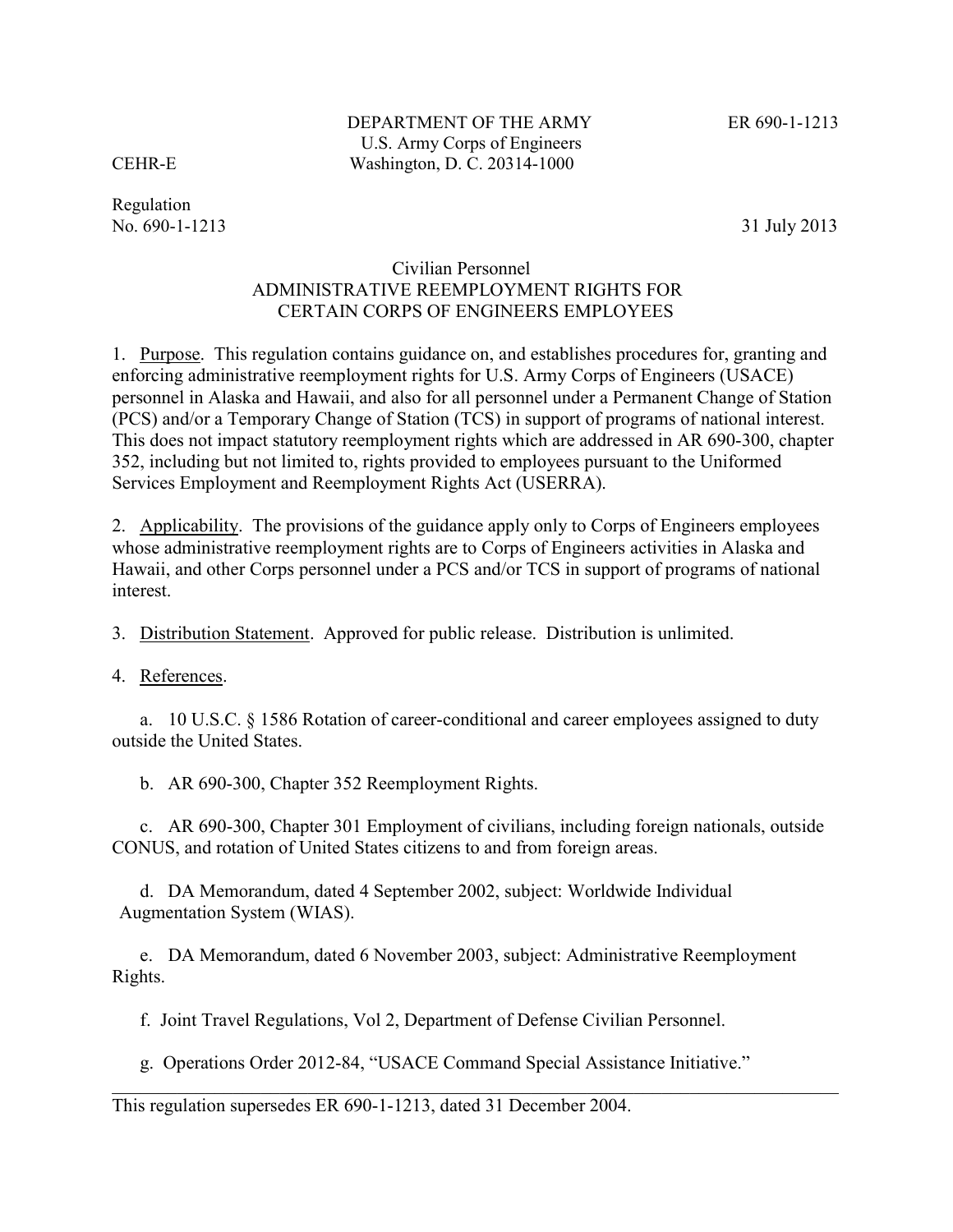5. Policy for Personnel under a PCS and/or TCS in Support of Programs of National Interest. Administrative reemployment rights may be granted by the authority of the USACE Deputy Commanding General (DCG) to USACE career or career conditional employees in the competitive service who accept a position covered under a PCS and/or TCS in support of programs of national interest or other situations to support missions of extreme importance. Such programs may be humanitarian missions or a USACE emergency mission and/or project, for example, disaster relief as a result of a natural or man-made event such as an earthquake or a terror incident.

a. The USACE Human Resources Directorate will announce via an Operation Order (OPORD) or other means when situations exist that invoke administrative return rights outlined in this paragraph.

b. Approved registrants in the USACE Command Special Assistance Initiative shall be given first consideration when filling positions in support of programs of national interest.

c. Prior to granting administrative return rights an agreement DA-Form 5414-R, "Administrative Reemployment Rights Agreement" must be signed by the employee and then forwarded to the USACE Human Resources Directorate, attention: Chief, Employment and Compensation Management Division (CEHR-E). CEHR will coordinate with the gaining and losing offices and ensure agreement. In case of disagreement, the Director of Human Resources will gain DCG decision whether or not to approve or disapprove ARR.

(1) Once CEHR-E signs the DA-Form 5414-R it will be returned to the organization's HR Forward who will provide copies to the supporting CPAC to be filed in the employee's Official Personnel Folder (OPF).

(2) The HR Forward will also provide copies to other managers as determined by local Major Subordinate Command policy.

(3) The employee receiving administrative return rights will also be provided a copy of DA-Form 5414-R with CEHR-E signature.

6. Policy for Personnel in Alaska and Hawaii. The intent of this policy is to provide careerbroadening experiences for non-foreign OCONUS non-clerical series USACE employees. Thus, this policy does not apply to clerical positions performing administrative/secretarial-type duties.

a. The Division/District Commander (or designee) in Alaska or Hawaii has the overall discretionary authority to approve/disapprove administrative reemployment rights based on professional development needs, mission requirements, budget constraints and workload/income fluctuations, or personnel management issues including future staffing needs, employee performance evaluations, disciplinary concerns, and supervisor input.

b. For USACE national employees, the Division/District Commander will recommend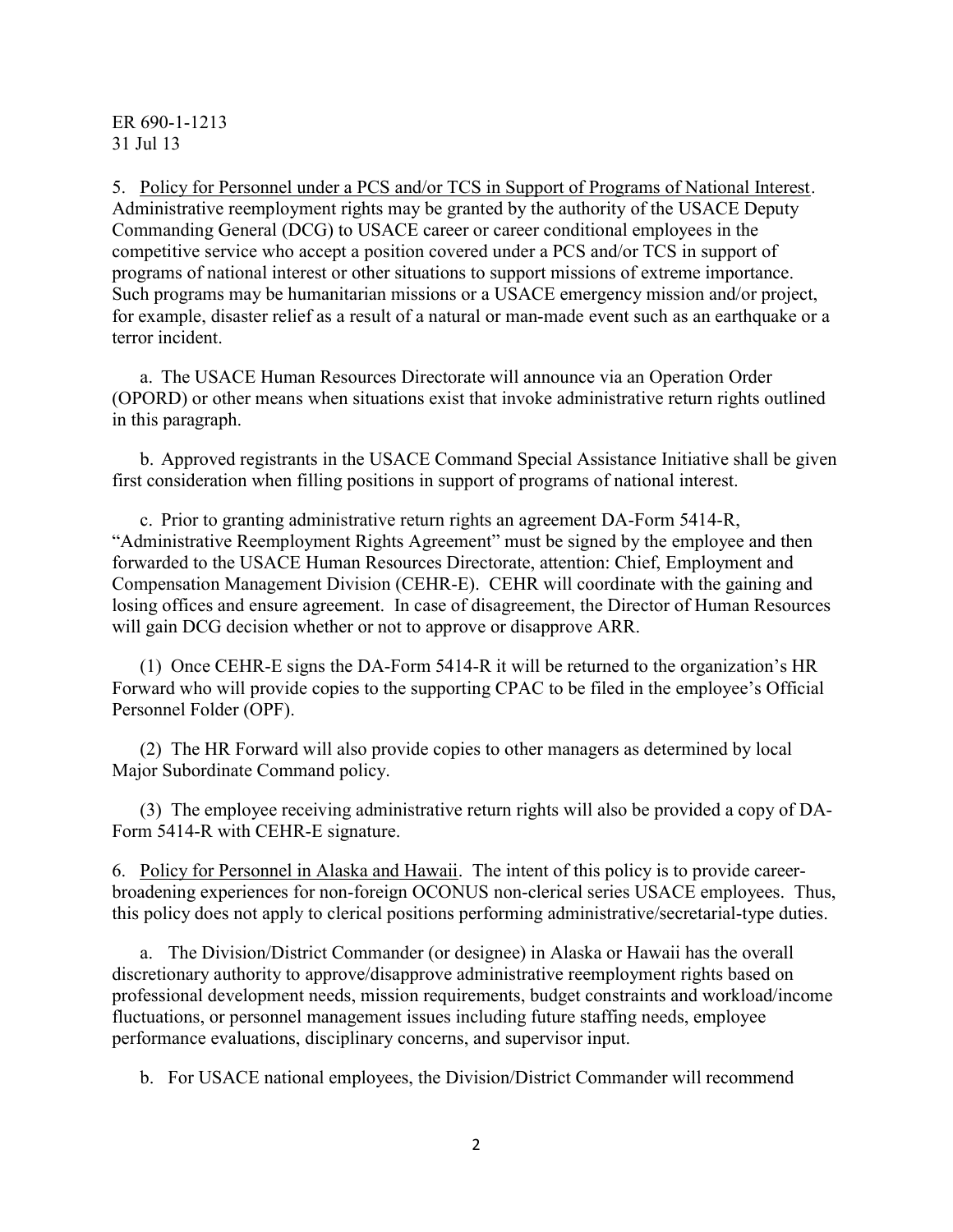approval/disapproval of administrative reemployment rights. The Division/District Commander will contact the employee's manager for final approval/disapproval.

c. A USACE non-clerical career or career conditional employee in the competitive service is eligible for administrative reemployment rights if he/she:

(1) Has completed their initial 3-year period of duty with USACE in Alaska or Hawaii when transferring from a CONUS/OCONUS activity and is not entitled to statutory reemployment rights to another CONUS activity, or

(2) Is a local hire who completed at least two full years of service with USACE in Alaska or Hawaii, and

(3) Is assigned to a position in Alaska or Hawaii and accepts an assignment with a USACE activity in CONUS.

d. A non-clerical employee is an employee who is not listed as being in the clerical/administrative support career field. A clerical/administrative support employee is an employee covered by the Office of Personnel Management's definition of "Group Coverage Qualification Standards for Clerical and Administrative Support Positions." Please see http://www.opm.gov/qualifications/Standards/group-stds/gs-cler.asp for a list of specific job series considered to be in the clerical career field.

e. Duration of Administrative Reemployment Rights. When an employee is recruited for a position covered under the administrative reemployment right provisions of this regulation, administrative reemployment rights may be granted (as stated in paragraph 6 a-d above) as follows:

(1) 3 years to a position in USACE from Alaska or Hawaii.

(2) 30 months for a tour covered under a TCS.

f. Extension of Administrative Reemployment Rights. Except for an employee on a TCS tour, employees may request an extension of administrative reemployment rights beyond the periods identified in paragraph 6 e. (1) above for up to 2 years (to allow a maximum of 5 years), to the Commander of the owning activity to which the employee has administrative reemployment rights. It is the responsibility of the employee to request an extension of his/her administrative reemployment rights no later than 6 months prior to the end of the initial 3 year period or within 6 months of the end of any approved extensions but no sooner than 12 months before the end of the initial period or any extension.

(1) If the Commander of that activity disapproves the administrative reemployment rights extension request, the employee must exercise his/her return rights within 30 days of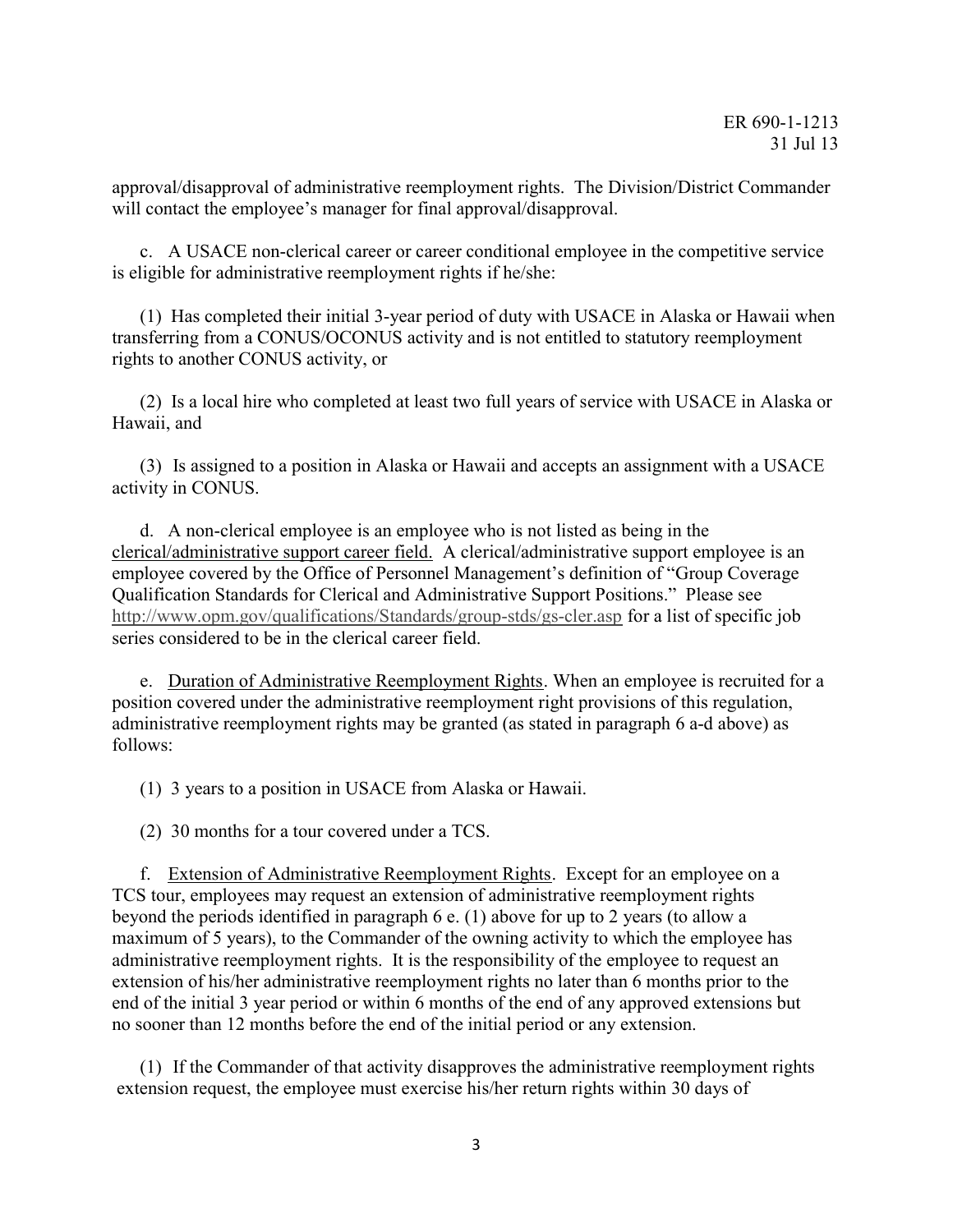the expiration of his/her current 3 year period otherwise his/her return rights will be forfeited.

(2) When an employee forfeits his/her administrative reemployment rights, future placement must be through the employee's own efforts.

(3) TCS tours beyond 30 months must be converted to PCS. If the TCS were to an overseas activity, then the statutory provisions governing reemployment rights would apply.

(4) Administrative return rights are not automatically extended when a covered employee deploys on an overseas contingency operation (OCO) assignment.

g. Termination of Administrative Reemployment Rights. If the OCONUS activity's respective Workforce Management Office (WMO) (CEPOA-WM or CEPOH-WM) and the HR Forward (CEHR-POD) does not receive a timely written request, the employee forfeits his/her administrative reemployment rights.

h. Administrative Reemployment Rights Placement. Employee administrative reemployment rights will be to the USACE activity from which the employee was originally recruited. Employees who are serving in Alaska and Hawaii who have statutory reemployment rights in CONUS will not be granted administrative reemployment rights to Alaska or Hawaii upon subsequent acceptance of employment in another overseas activity. Reemployment rights remain with the last CONUS position.

(1) An employee exercising administrative reemployment rights back to Alaska or Hawaii will be placed in the position held immediately prior to assignment of duty in the activity. However, if the position is occupied or if the position no longer exists, the employee will be placed in a comparable, continuing position for which qualified in the same geographical area, with rights, benefits, and grade equal to the former position.

(2) If reemployment under h (1) above is not possible, then AR 690-300, Chapter 352, 8-11, Obligation to Reemploy, must be followed.

(3) The following scenarios provide guidance in determining the administrative reemployment rights placement:

(a) A USACE employee originating from Alaska or Hawaii accepts a USACE position in CONUS and meets the conditions in 6c above. Employee has administrative reemployment rights back to Alaska or Hawaii.

(b) A USACE employee originating from Alaska or Hawaii accepts a USACE position in CONUS (e.g. SPD) and subsequently accepts a position in a different USACE CONUS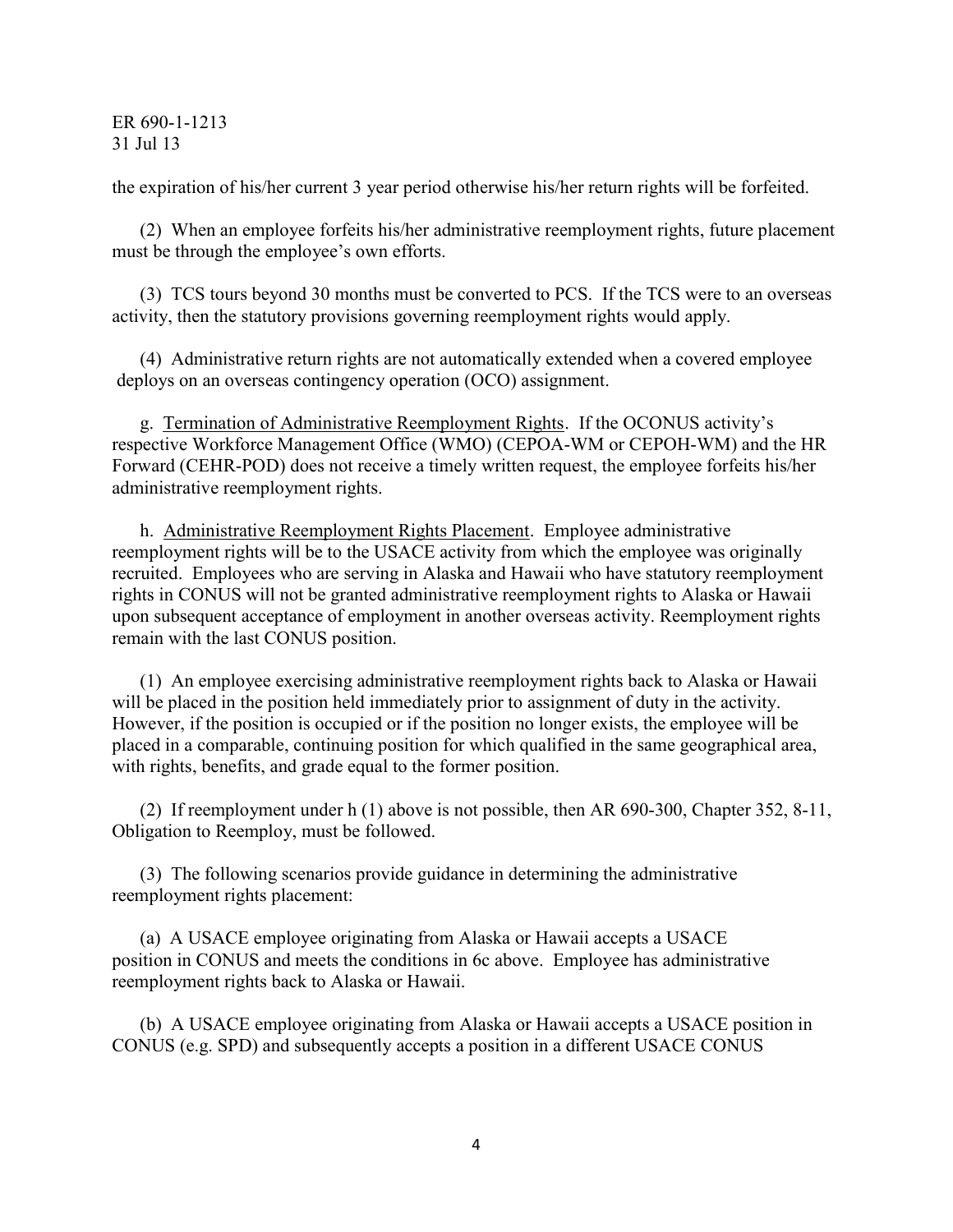organization (e.g. SWD). As long as the employee remains within USACE, he/she would continue to have administrative reemployment rights back to Alaska or Hawaii up to the initial 3 year period or through the approved extension period.

(c) A USACE employee origination from Alaska or Hawaii accepts a USACE position in CONUS. Employee subsequently accepts a position outside of USACE. At that event, the employee's administrative reemployment rights to a Corps position would be forfeited.

(d) A USACE employee originating from a CONUS location working in Alaska or Hawaii, who completes their initial three year period and has statutory return rights back to a specific CONUS location (e.g., NAD), but then accepts a position in a different USACE CONUS organization/location (e.g. NWD) and PCSs to that location will no longer be entitled to any reemployment rights.

i. Travel and Transportation Funding When an Employee Exercises Administrative Reemployment Rights.

(1) Transportation costs for employees exercising administrative reemployment rights will be funded in accordance with the Joint Travel Regulations, Volume 2, Department of Defense Civilian Personnel, Chapter 1, Para C5030.

(2) Employees must complete the initial 3 year period before they will be eligible to return to the OCONUS activity at government expense unless allowed to return early at the discretion of the gaining OCONUS Commander and with the mutual agreement of the losing CONUS activity.

(3) For administrative returns. In accordance with JTR, par. C5030-C1, the gaining OCONUS activity must pay for all authorized (mandatory) PCS allowances. In accordance with JTR, par. C5070-A, the following allowances must be paid: cost of per diem and transportation for the employee and their dependents, movement of household goods, Real Estate expenses, Miscellaneous Expense Allowance (MEA) and Relocation Income Tax Allowance (RITA). The gaining activity may also authorize (at their discretion) the following allowances: shipment of Privately Owned Vehicle (POV), House Hunting Trip (HHT) and Temporary Quarters Subsistence Expense (TQSE). This section is subject to changes in the JTR.

j. Administrative Reemployment Rights Documentation.

(1) The employee will request reemployment rights by memorandum to the losing Division/District Commander.

(2) The WMO (CEPOA-WM or CEPOH-WM) and the HR Forward (CEHR-POD) of the losing activity will notify the (CPAC) when the Commander has approved an employee's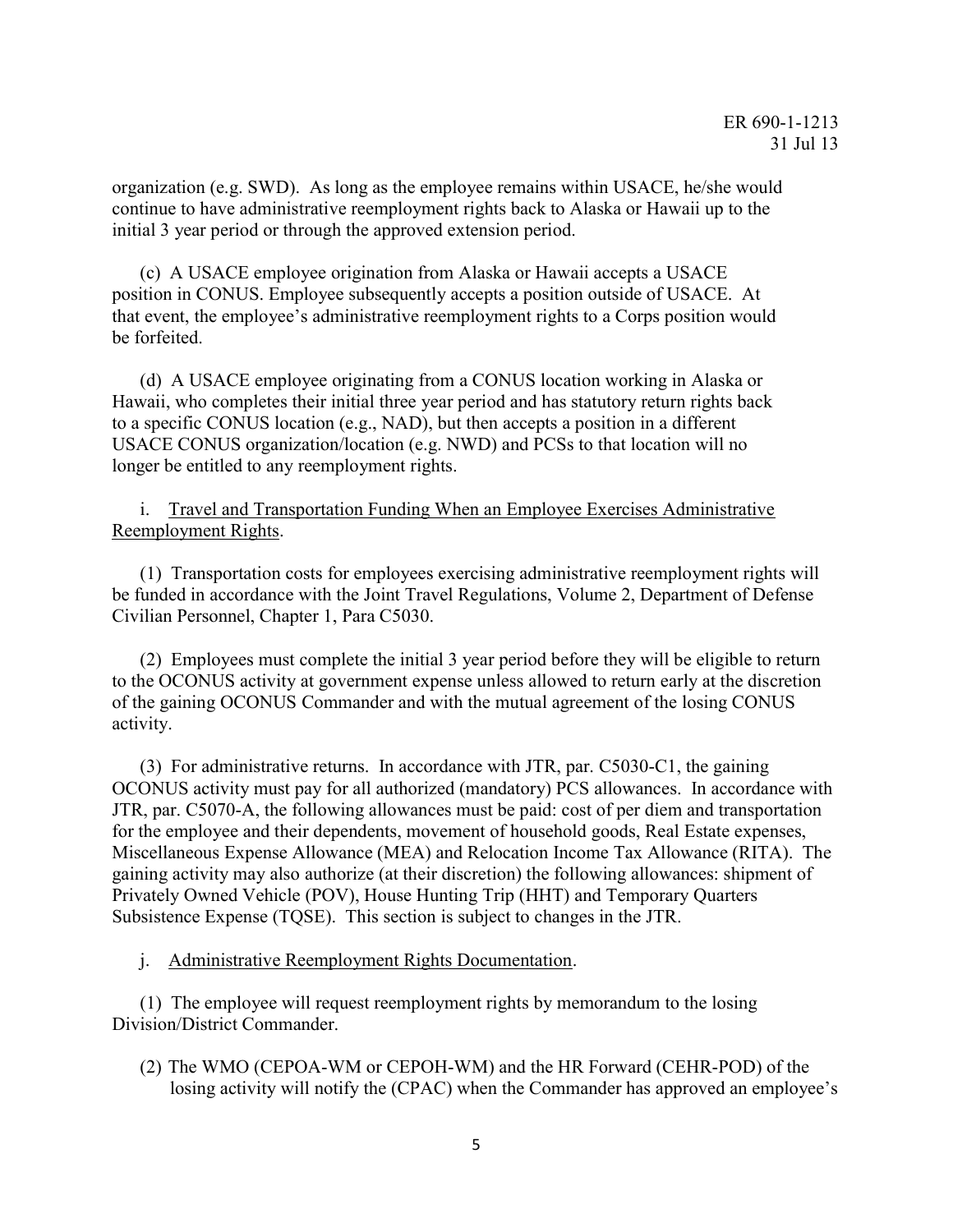administrative reemployment rights. The WMO will have the employee sign the appropriate administrative reemployment rights agreement. The original agreement will be sent to the employee's servicing CPAC to be filed in their OPF and a copy will be provided to the employee and the losing activity. The gaining activity will be responsible for amending the appropriate agreement to document subsequently approved reemployment right extensions and provide a copy to the servicing CPAC to file in the employee's OPF.

(3) The CPAC's failure to obtain or retain the agreement or extension will not negate the employee's entitlements based on the Commander's decision.

(4) Supervisors filling a vacancy behind an employee entitled to administrative reemployment rights under this regulation are responsible for advising the CPAC that the position is encumbered.

k. Tracking and Monitoring Reemployment Rights Entitlements. The WMO and the HR Forward (CEHR-POD) in the losing activity will be responsible for tracking employees with reemployment rights back to their activity. At least 6 months prior to the expiration of the employee's initial 3 year period or approved extension(s), the WMO and the HR Forward (CEHR-POD) with assistance from the local CPAC, will send an email notifying the employee and servicing CPAC. Once a determination is made, the CPAC will be responsible for updating the employee's record and obligating the position in DCPDS. The local activity will be responsible for ensuring that the CPAC is aware of this policy and will also maintain appropriate records according to local policy.

l. Disputes. Any disputes regarding administrative reemployment rights will be decided upon by the MSC Commander or designee. District Commanders and/or employees will submit their case in writing to the HR Forward at their MSC. The MSC Commander or designee will review the case and provide a written final decision.

m. Grandfather Clause. Those who have been granted administrative return rights prior to the effective date of this rewritten ER will be grandfathered in until the expiration of their initial period and/or any approved extensions. The Division/District Commander will have the discretion to approve/disapprove any further extensions based on the above.

7. Agreements.

a. Attached DA Form 5414-R, "Administrative Reemployment Rights Agreement" will be used for employees covered under paragraph 5, "Policy for Personnel under a PCS and/or TCS in Support of Programs of National Interest."

b. Attached "Pacific Ocean Division Administrative Reemployment Rights Agreement" will be used for employees under paragraph 6, "Policy for Personnel in Alaska and Hawaii."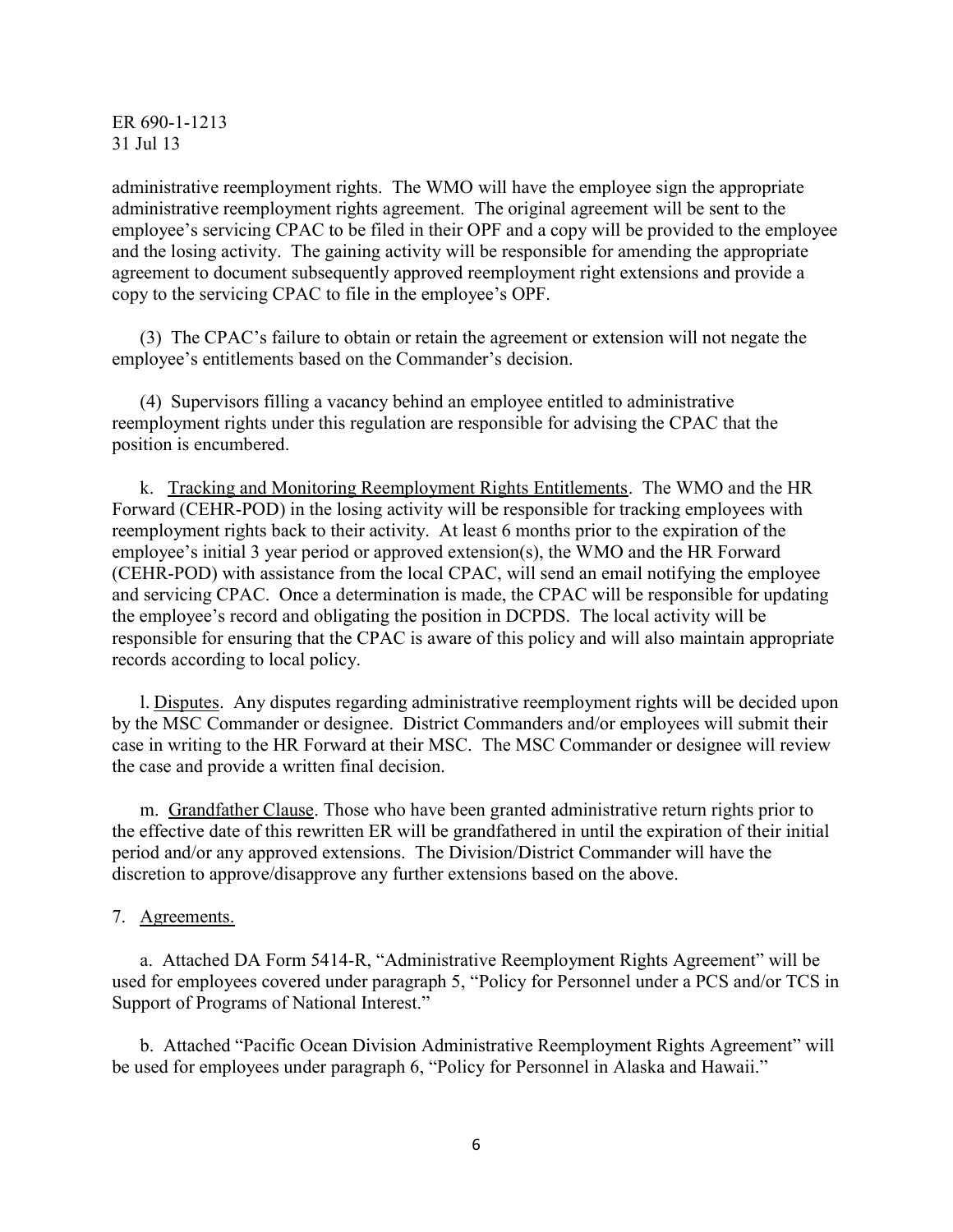8. Statutory and contractual labor obligations must be met prior to implementation of revised and it may be subject to the terms and provisions of applicable collective bargaining agreements.

FOR THE COMMANDER:

2 Enclosures: DA Form 5414-R **CEPOD Administrative Reemployment Rights Agreement** 

Chirel Le Partu

Chief of Staff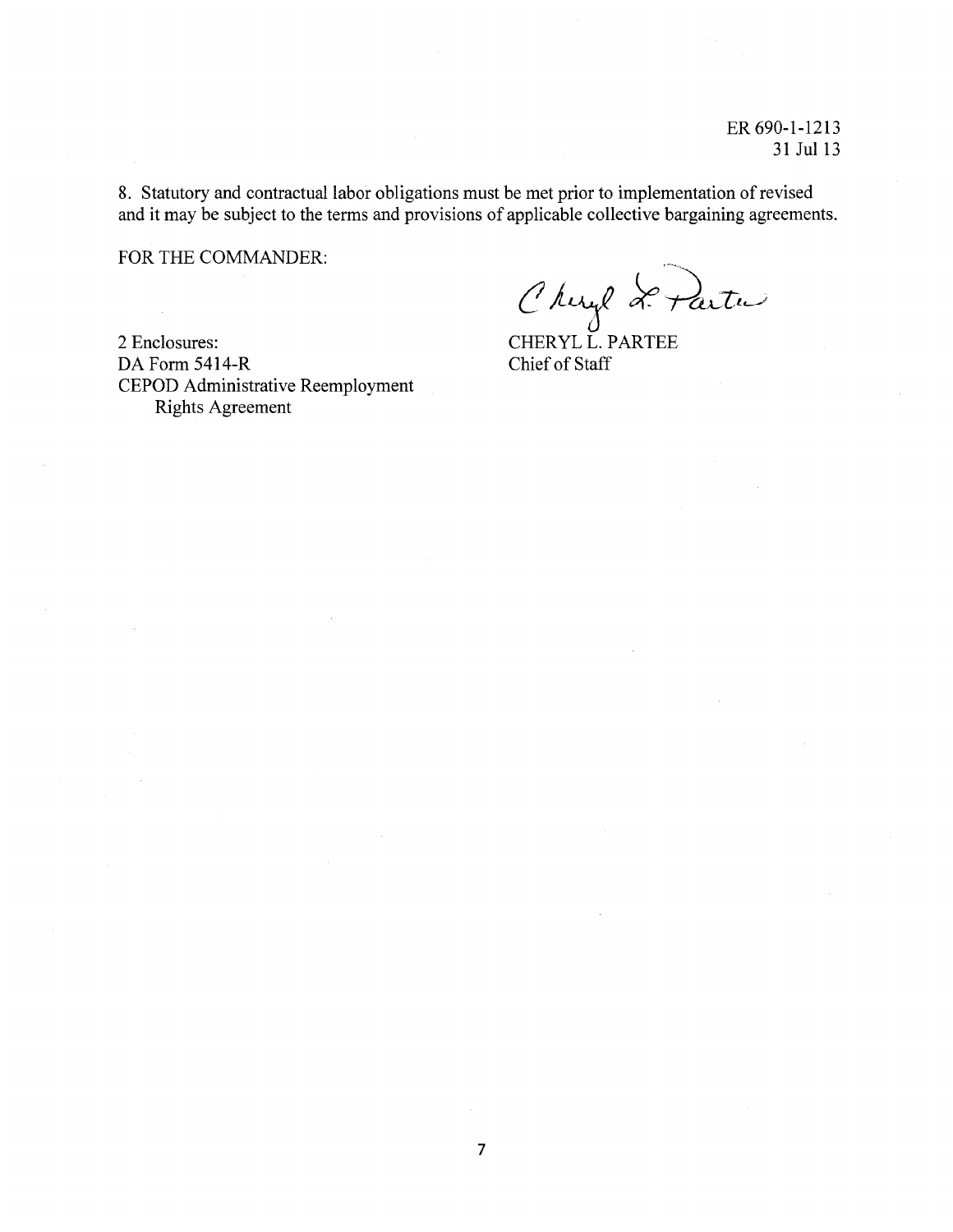|                                                                                                                                                                                                                            | ADMINISTRATIVE REEMPLOYMENT RIGHTS AGREEMENT                                               |              |
|----------------------------------------------------------------------------------------------------------------------------------------------------------------------------------------------------------------------------|--------------------------------------------------------------------------------------------|--------------|
|                                                                                                                                                                                                                            | For use of this form, see AR 690-300; the proponent agency is DCSPER.                      |              |
| This document is an agreement between the Department of the Army and the undersigned<br>employee. It becomes effective when the employee leaves a current Department of the<br>Army position to accept an appointment with |                                                                                            |              |
|                                                                                                                                                                                                                            | (gaining organization)                                                                     |              |
| $ER-690-1-1213$<br>In accordance with                                                                                                                                                                                      | , I understand that - - -<br>(authorized regulation)                                       |              |
| (3) years after my acceptance of an appointment with                                                                                                                                                                       | a. I have been granted administrative reemployment rights for an initial period of three   |              |
|                                                                                                                                                                                                                            | (gaining organization)                                                                     |              |
| with provision for a 2-year extension (if applicable).                                                                                                                                                                     |                                                                                            |              |
| position and employing activity, and such action is not grievable (if applicable).                                                                                                                                         | b. If a 2-year extension is not approved, I may be directed to return to my former         |              |
| approved extension) for an aggregate period not to exceed five (5) years.                                                                                                                                                  | c. Administrative reemployment rights are authorized for the initial appointment (and      |              |
| these rights within 30 days before expiration of these reemployment rights.                                                                                                                                                | d. I will be subject to separation from the service if I fail to apply for the exercise of |              |
|                                                                                                                                                                                                                            |                                                                                            |              |
|                                                                                                                                                                                                                            |                                                                                            |              |
|                                                                                                                                                                                                                            |                                                                                            |              |
|                                                                                                                                                                                                                            |                                                                                            |              |
|                                                                                                                                                                                                                            |                                                                                            |              |
|                                                                                                                                                                                                                            |                                                                                            |              |
| PRESENT POSITION TITLE, SERIES AND GRADE, AND POSITION DESCRIPTION NUMBER OF EMPLOYEE                                                                                                                                      |                                                                                            |              |
| TYPED NAME OF EMPLOYEE                                                                                                                                                                                                     | SIGNATURE OF EMPLOYEE                                                                      | DATE         |
| APPROVED BY (Typed Name)                                                                                                                                                                                                   | APPROVED BY (Signature)                                                                    | DATE         |
| Chief, CEHR-E<br>DA FORM 5414-R, APR 85                                                                                                                                                                                    |                                                                                            | USAPPC V2.00 |